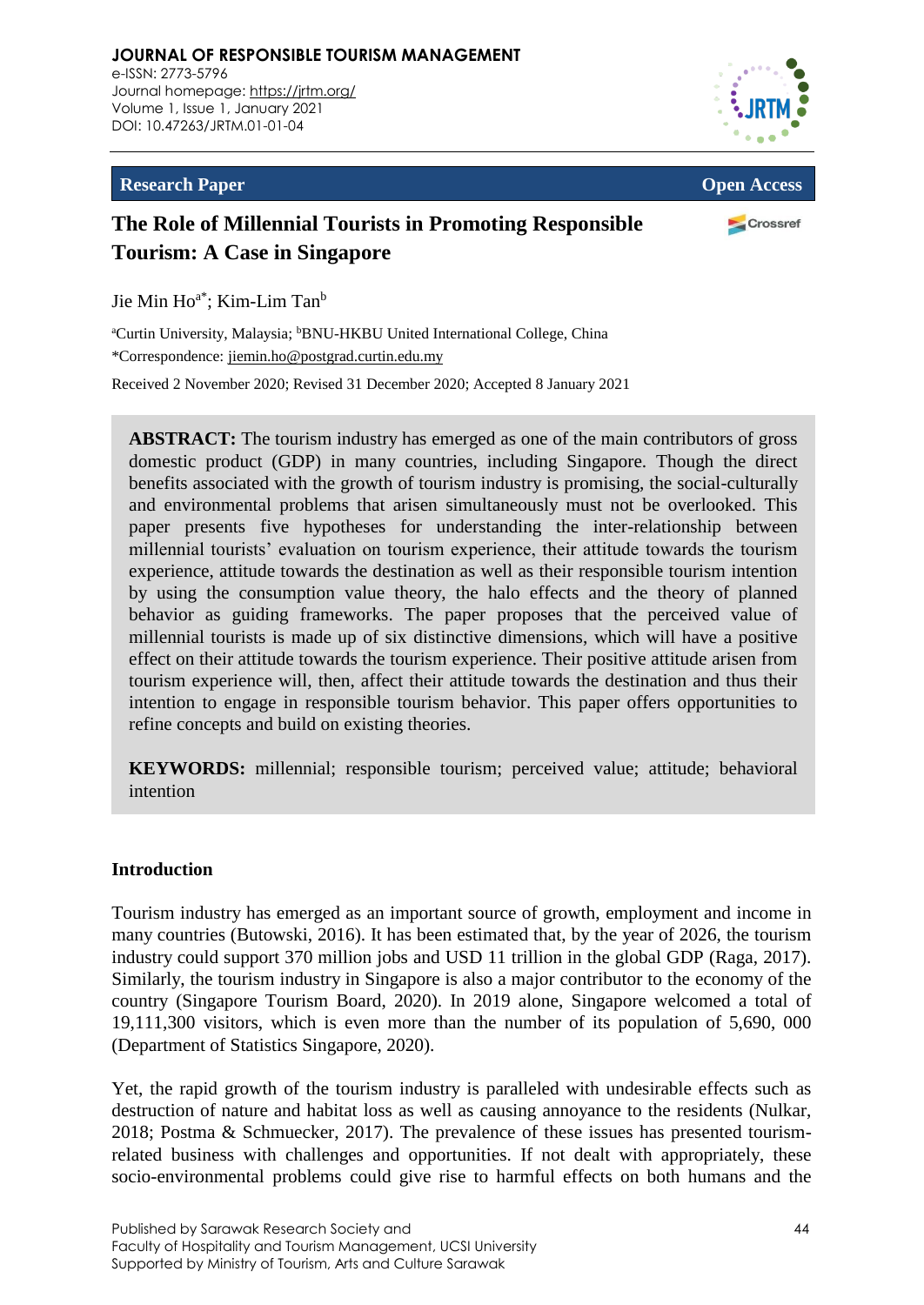environment. In view of this, one of the main challenges facing the tourism industry is the need to decouple its growth from the negative social and environmental impacts (World Tourism Organization & International Transport Forum, 2019). To resolve the conflict, many cities and destination are now encouraging responsible tourism, which is a growing focus of both practitioners and researchers alike (Um & Yoon, 2020). To define, responsible tourism can be seen as a concept to manage the tourism-related businesses "in a way that benefits its local community, natural and business environment and itself" (Frey & George, 2008, p. 108). While there have been a multitude of studies examining the role of responsible tourism and its outcomes (e.g., George, 2017; Hanafiah, Azman, Jamaluddin, & Aminuddin, 2015; Mathew & Sreejesh, 2017; McCombes, Vanclay, & Evers, 2015; Mody, Day, Sydnor, Lehto, & Jaffé, 2017), there have been several gaps which we will address in turn.

First, papers investigating responsible tourism intention are conspicuously missing. To the best of our knowledge, only one specific study by Um and Yoon (2020) examined whether a favourable tourism experience would encourage responsible behaviour intention among tourists. The reasoning behind is that through visiting the attractions of a destination, travellers are likely to form an attitude towards the destination and this attitude would be influential on their responsible tourism intention (Um & Yoon, 2020). Nevertheless, being the only known study in the field of tourism that suggests perceived value of a tourism service delivered can affect tourist' responsible tourism behaviour, further studies are needed to confirm the claims.

Second, the result of the same study cannot be generalized as well since it only accounts for local tourists visited to Seo-chon and Hongik University areas in South Korea (Um & Yoon, 2020). As cultural differences could be a factor influencing the behaviour of the tourists, generalising result from this study to future ones that are conducted in a different context may yield limited results. Naturally, this means that it warrants grounds for further investigation. Additionally, we also argue that a key predictor to tourists' attitude towards the travelling experience is their attitude towards the destination. In other words, tourists travelling to places that they considered to be of historic and cultural significance are more cautious of their behaviour in those sites (World Travel & Tourism Council, 2017). For instance, one should not climb into the Uluru (Ayers Rock) in Australia as it is considered as disrespectful (Parks Australia, 2020). In this respect, we argued that including the construct of attitude towards destination into the analysis is expected to generate a more holistic finding to understand the causal inter-relationships within the process of tourists' responsible behaviour intention.

Third, limited research has been conducted to understand the beliefs and values of millennial populations (Altinbasak-Farina & Guleryuz-Turkel, 2015). Millennials offer a key market for responsible tourism as they are a generation that concerns with sustainability, travels frequently, craves for new experiences, spends more on travelling and more socially responsible than the previous generation cohorts (CBI Ministry of Foreign Affair, 2020; Farhan, Hari Murti, Suharsono, & Kamal, 2019). Given that the behaviour, values and attitudes of millennials are distinctive (Benckendorff, Moscardo, & Pendergast, 2010), it is natural for this paper to adopt a generational perspective in order to gain better insight into how millennials' attitude can be translated to behaviours that are in tune with responsible tourism. In this regard, a number of questions regarding the role of millennial tourists in promoting responsible tourism behaviour remain unanswered: How do millennial tourists evaluate their tourism experience? Can their attitude towards the tourism experience be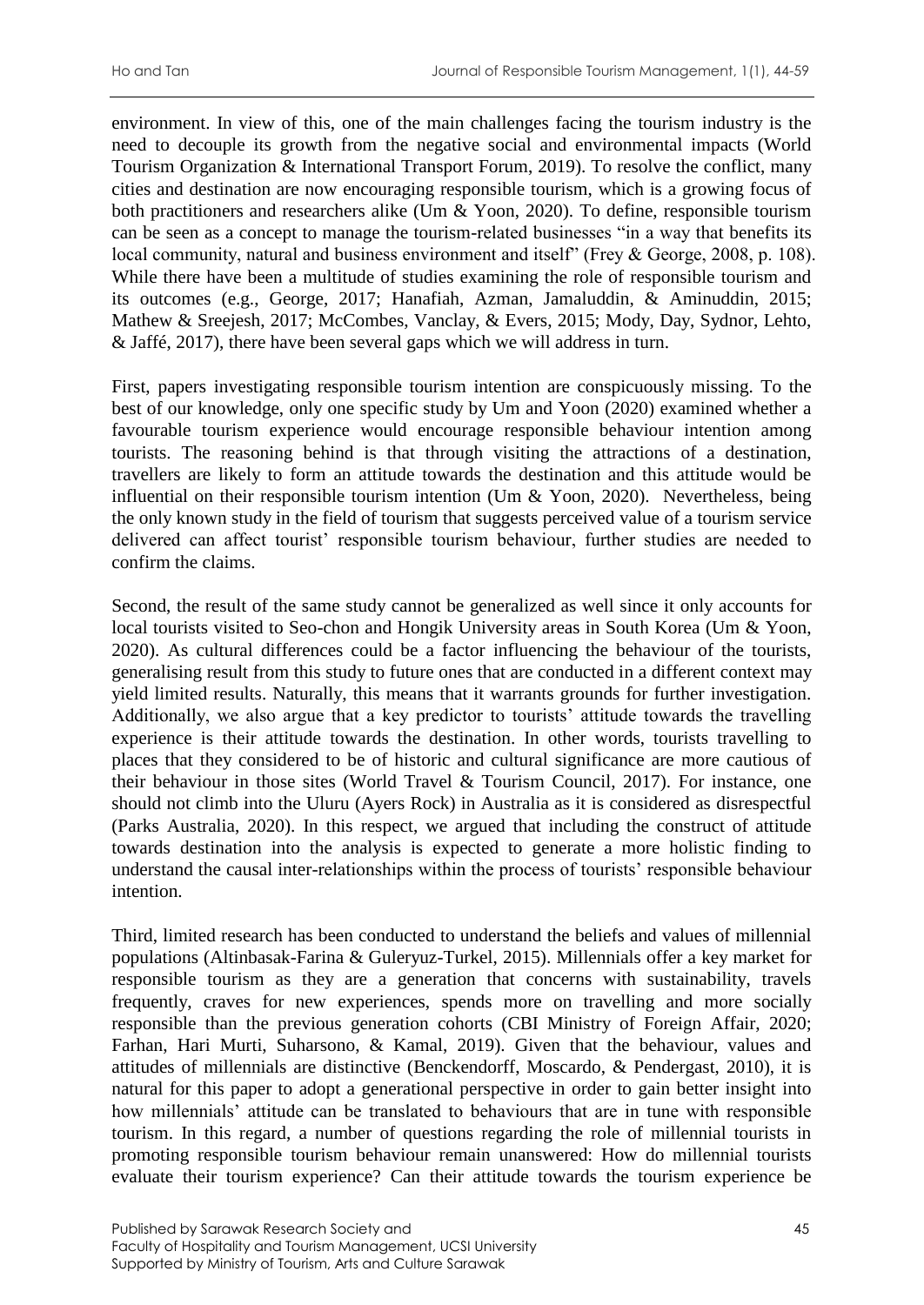generalized to the destination? Will a positive attitude towards the destination influence their intention to pursue responsible tourism behaviour?

Finally, there is a lack of consensus when it comes to identifying the perceived value dimensions of millennial tourists and their relative strength of association with the impacts. As a result, a consistent and commensurable empirical measure is unable to be developed (Fernández & Bonillo, 2007). Given that millennial group is relatively more "me-centric" and favours customized service (Chuah, Marimuthu, Kandampully, & Bilgihan, 2017), we propose to include a new perceived value dimension—customization value when studying millennial tourists' value perception. An in-depth understanding of the perceived value of millennial tourists can also shed more light on evolving new ideas as perceived value is context-dependent (Stollery & Jun, 2017).

To address these gaps, this paper reviews the existing literature on tourism and proposes a conceptual framework that aids understanding of the inter-relationship between millennial tourists' evaluation on their tourism experience, their attitude towards the destination and responsible tourism behaviour. The answers to these questions are fundamental for tourism marketers to understand the consumer behaviour among millennial tourists as well as to set an example of responsible tourism.

# **Literature Review**

# *Theoretical framework*

The conceptual model of this study is anchored against the theory of consumption values, as well as the theory of planned behaviour (TPB). Firstly, the theory of consumption values espoused that consumers would perceive and attach multiple values to a product or service which can affect their attitude and ultimately influence their consumer choice (Lin, Kao, Tao, & Wu, 2015; Ramkissoon, Nunkoo, & Gursoy, 2009). According to the theory of consumption vaues, values can be segmented into five main aspects – functional value, emotional value, social value, epistemic value and conditional value, in which all five are very much related to the tourism sector. Functional value focuses on the utilitarian attributes of a product or service (Sheth, Newman, & Gross, 1991). For example, from a travellers' point of view, functional value reflects the quality of the travelling experience, variety of tourist attractions, reliability of tour guide, comfort and safety during the trip, prices reasonableness as well as accessibility of a destination (C. H.-J. Wu & Mursid, 2019). Emotional value is the ability of a destination in giving the tourists positive feelings towards it (Sweeney & Soutar, 2001). For example, tourists may evoke the feeling of relaxation or feeling of being in the right place when visiting to a destination. Social value refers to the ability of a destination in fulfilling social needs such as the need for belongingness and conveying the desired self-image (Sweeney & Soutar, 2001). For instance, one may choose to visit a country music festival as he/she aspires to meet up with other festival goers who share the same mind-set (Tan, Sim, Chai, & Beck, 2020). Epistemic value is the ability of a destination in satisfying a curiosity and fulfilling the need for knowledge (Devashish, 2011). For instance, one may choose to visit Australia to experience the unique indigenous lifestyles of which he/ she is passionate about. Finally, conditional value refers to the ability of a product to be an alternative in a given situation (Sweeney & Soutar, 2001). This may be related to the COVID-19 situation that has brought international travel to a standstill. Due to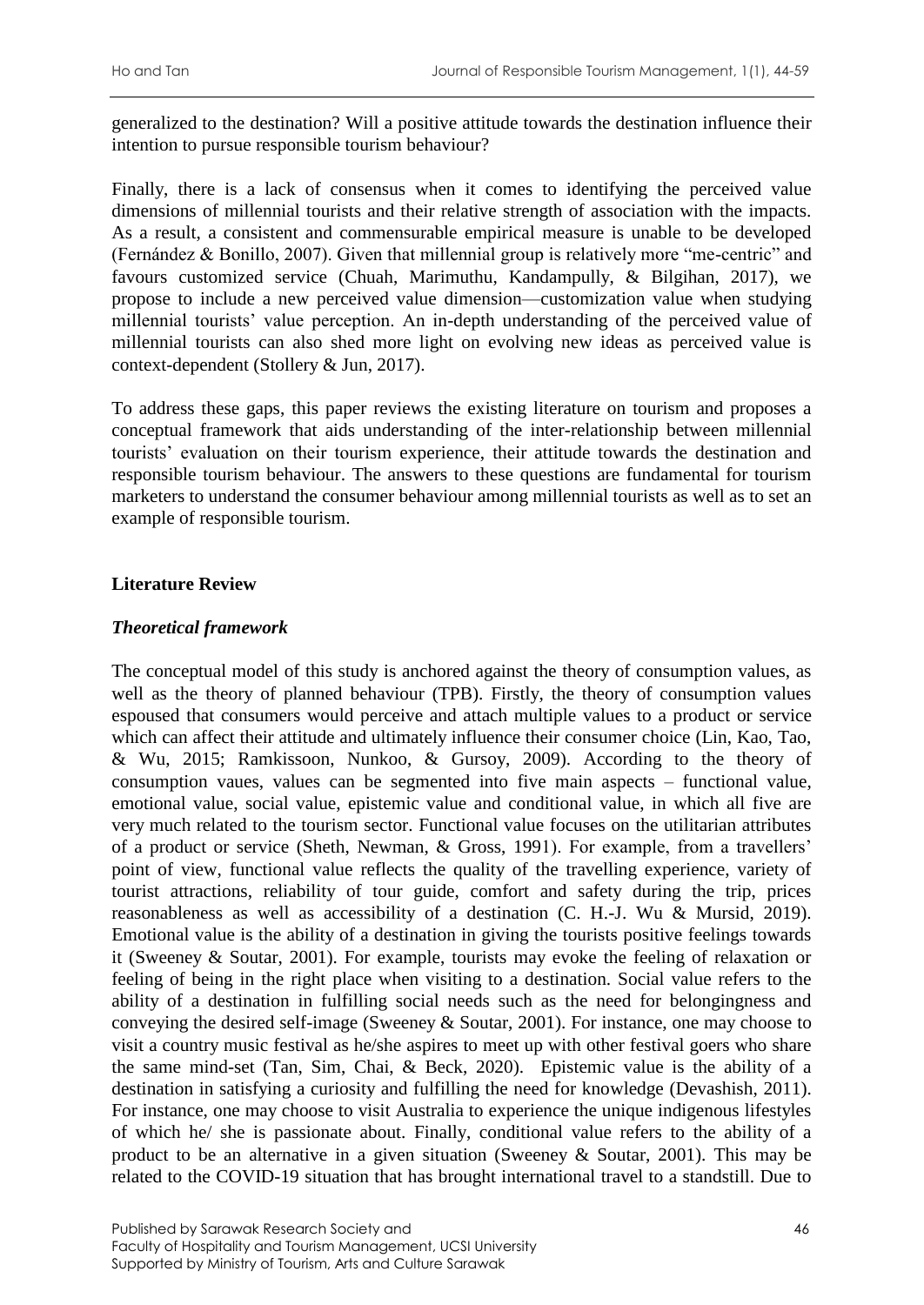this conditional factor or the fear to come into contact with the virus, individual may want travel domestically instead of internationally. Expectedly, the emphasis on the different values could differ according to travellers' needs and wants. A millennial traveller may place higher priority on destinations that offer epistemic value than a generation X traveller who focuses more on functional value. On this note, Choe and Kim (2018) spotlighted that depending on the context of the study, modifications of the original constructs could be needed. Based on these, we can see that the consumption values theory provides a holistic explanation underlying travellers' decision and behaviour (Phau, Quintal, & Shanka, 2014).

Meanwhile, the TPB identifies attitudes, subjective norm and perceived behavioural control as the variable that determine an individual's behavioural intentions and actual behaviour (Fishbein & Ajzen, 1975). To explain further, attitude reflects a person's salient behavioural beliefs concerning the outcome of an action (Irianto, 2015; Sutton, 2001). For instance, a tourist who believes that travelling to a destination leads to mostly positive personal consequences will hold a positive attitude towards the visitation. Subjective norm refers to one's normative beliefs influenced by his/ her referents. To illustrate, a tourist may decide to visit a destination because of social pressure and to comply with the referents. Meanwhile, perceived behavioural control measures the extent to which the perceived ease or difficulty in performing a particular behaviour by the person. In other words, a person is likely to engage in certain behaviour if he/ she evaluates the behaviour as favourable and positive, people who are important to him/ her permit the behaviour and he/ she is confident about performing the behaviour successfully (Ajzen, 2001).

# *Responsible tourism*

As mentioned earlier, the tourism sector has become an important driver of economic growth across the world (Jucan & Jucan, 2013). However, the increase in visitor numbers on destinations has, at the same time, contributed to impact on resources, the environment and local communities at the same time (Nguyen, Erdelyi, & Formadi, 2018). Some common negative effects of tourism include overcrowding, the destruction of heritage and environment, globalisation and detrimental social change. In view of this, many destinations and destination organisations are now encouraging responsible tourism and focusing on becoming more sustainable. Responsible tourism has also caught the attention of many who are involved in the tourism industry, be it the academicians, tourism practitioners, tourists or event society at large (Burrai, Buda, & Stanford, 2019). Responsible tourism can be seen as a form of tourism that would minimize and reverse the negative effects of travelling (Goodwin, 2011) or "any form of development or tourist activity which respects and preserves in the long term natural, cultural and social resources and contributes in a positive and fair way to the development and the bloom of people who lives, works and spend their holiday in this place" (Manente, Minghetti, & Mingotto, 2014, p. 2). Nonetheless, Leslie (2012) claim that not only the providers of tourism products and services have a responsibility but also the purchasers, that is, the tourists. Therefore, it is important to determine who the responsible tourists are and what are their value, attitude and behavioural intentions are like.

# *Millennial tourists*

In recent years, millennial group has generated a great deal of interest among marketing researchers due to its market potential (Andrew, Pedersen, & McEvoy, 2020). With a size of 72.1 million, millennials make up nearly 20 per cent of the world's population and account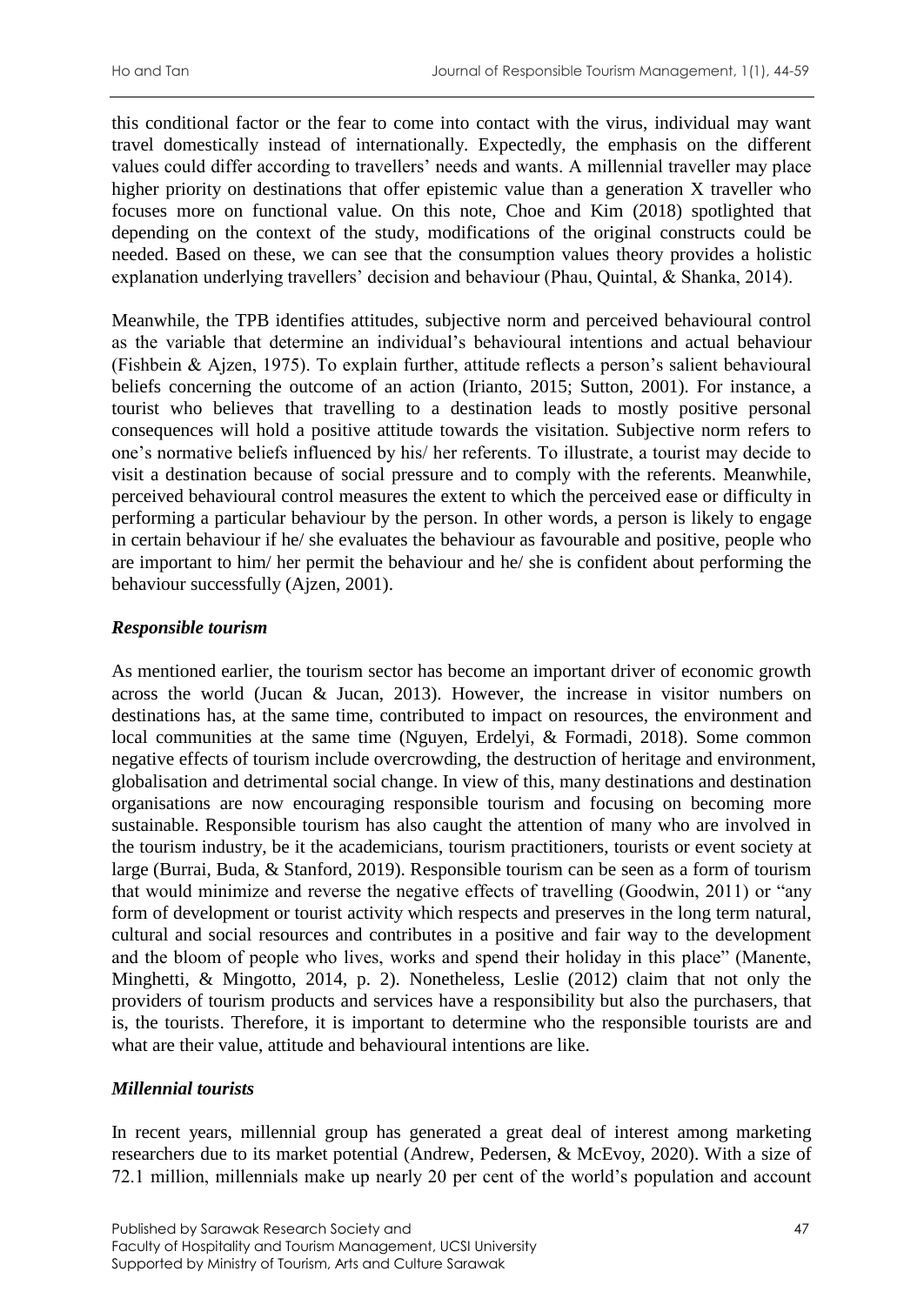for 15% of the global labour force (International Labour Organization, 2016). According to Frey (2018), millennials refer to people who were born in between the year of 1981 and 1997. In other words, by 2020, the youngest of millennials is turning 23. Millennial tourists worth special attention among responsible tourism marketers mainly because of their high level of social awareness that results in more ethical travel (CBI Ministry of Foreign Affair, 2020). To illustrate, a study of millennials conducted in the UK revealed that 97% of the respondents regard being ethical and socially engaged are important to them, while 51% of them would choose a brand that acts in an ethical manner (Bowen, 2017).

# *The case of Singapore*

Tourism sector is one of the Singapore's key service sectors and economic pillars. The tourism sector currently contributes 4 per cent to Singapore's gross domestic product (Singapore Tourism Board, 2020). Tourism plays an essential role in reinforcing Singapore's status as a vibrant global city that is a magnet for capital, businesses and talent. It also enhances the quality and diversity of leisure options for residents and helps to create a living environment that Singaporeans can be comfortable living. In fact, following the Singaporean government's decision to position the country as a premier business and leisure destination as well as the steady increase in its annual tourists receipt (Singapore Tourism Board, 2020). In 2018, approximately 18.5 million international tourists visited Singapore (Singapore Tourism Board, 2018). This represented a 6.22% increase on the numbers in 2017, when 17.4 million tourists visited Singapore. In the Jan-May 2019 period, 7.8 million international tourists arrived in Singapore, up 1.49% on the same period in 2018 (Singapore Tourism Board, 2018). Given these increases in numbers, it is natural that there is an urgency of need for responsible tourism planning in the country. In fact, the local government have been responsive to the call to tackle the environmental and resource management issues that are arisen from the tourism activities. Among the initiatives are heavy protection of their forest areas, establishment of urban parks, natural reserves and reservoirs such as the Marina Barrage and providing monetary incentives for land developers which incorporate green technology into the design and construction of new buildings (Frommer's, 2020). A handful of corporations in the country have also made their move towards responsible tourism practices. Nonetheless, it is not enough to merely rely on the service provides to spearhead the way to responsible tourism.

Additionally, Singapore also imposes very punitive measures in the form of fines for noncompliance of responsible behaviour. To illustrate, the maximum fine for littering offenders, be it residents or non-residents, is \$2,000, \$4,000 and \$10,000 for the first, second and third convictions, respectively (Khew 2015). With these regulations in place, they can serve as a deterrent and alter the irresponsible behaviour of anyone who is in Singapore. Hence, Singapore can be seen as a very unique context for the responsible tourism related studies.

# **Hypotheses Development**

### *Perceived value and attitude*

Not surprisingly, there has been an overwhelming of evidence supporting the positive influence of perceived value on attitude towards the service provider or the service itself (Fam, Ting, Tan, Hussain, & Cheah, 2020; Fiore, Kim, & Lee, 2005; Lee, Kim, Lee, & Kim, 2014; McDougall, 2000; Ruiz-Molina & Gil-Saura, 2008; Sweeney & Soutar, 2001; Tan et al.,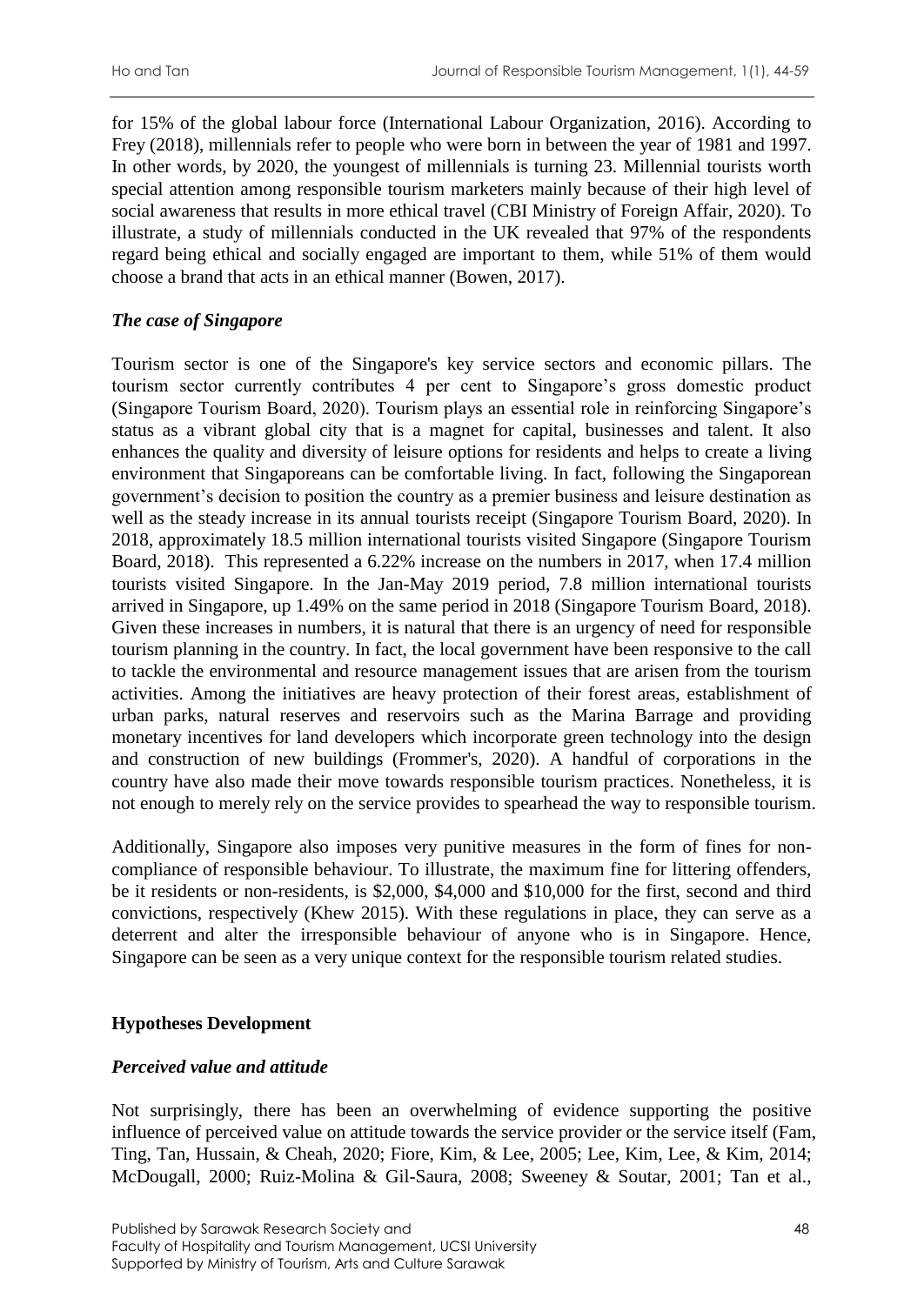2020). From these papers, it is not difficult see that it gravitates towards two perspectives. One, value creation is the fundamental objectives of any service provider. It is about creating value propositions that are align with the expectations of the customers. Two, perceived value is an overall assessment of a product or service that consumers decide after taking into considerations the benefits and the cost associated with it. From the consumers' perspective, perceived cost includes monetary and nonmonetary sacrifices such as money, time and effort. Perceive benefits, on the other hand, often include a "combination of service quality attributes and customer characteristics or tastes" (Biscaia, Correia, Santos, Ross, & Yoshida, 2017).

Recent literature also demonstrates that customer perceived value has become an object of interest of many hospitality and tourism industry related research studies (e.g., Lee et al., 2014; Mitchell, Schlegelmilch, & Mone, 2016; Peña, Jamilena, & Molina, 2012; Prebensen, Woo, Chen, & Uysal, 2013; Scaglione & Mendola, 2017). In general, there are two approaches in conceptualising perceived value: uni-dimensional and multidimensional. The uni-dimensional approach offers a basis for value as a function of utility of a product or service based on perceptions of trade-off between total benefits and total sacrifices (Weinstein & Johnson, 1999). Nonetheless, some researchers have raised a concern that perceived value is much more complex to be operationalized as uni-dimensional and solely utilitarian based (Woodall, 2003). Some scholars also postulate that consumers, especially that of tourism, hospitality, and leisure industries do not evaluate value based on only the economic terms. Rather, a broader view of consumer value with multiple components is needed to holistically interpret and understand customer experiences (Bradley & Sparks, 2012).

Following the multidimensional approach, different past studies have used and supported different dimensions of value. Nonetheless, after a review of the existing studies, we found that there is no consensus in identifying the perceived value dimensions of tourists and their relative strength of association with the impacts. Notwithstanding, the customer perceived value (PERVAL) scale developed by Sweeney and Soutar (2001) appears to be the most recognized tool for assessing customers perceived value in marketing literature (Karjaluoto, Jayawardhena, Leppäniemi, & Pihlström, 2012; Senić & Marinković, 2014). The model suggests there are four different dimensions of value, namely: emotional, social, price and quality values. These dimensions are viewed as essential in which, millennial tourists would experience emotional and psychological benefits (emotional value) and develop social networks (social value) through the tourism experience. Travelling is also expected to involve substantial travel costs (price value), so the millennial tourists would assess the worth of the tourism experience (quality value). However, it was later claimed that, aside from the four original PERVAL scale value dimensions, researchers should also consider experiential value when measuring tourists' perceived value, due to the experiential nature of tourism (Prebensen et al., 2013; Yang, Lu, Jing, & Li, 2014). This dimension is also important to be examined in a tourism marketing literature, given travellers today are demanding travel products that are more 'experience-driven' (Gade & Raghu, 2016).

On a different note, anecdotal evidence also suggested that millennials tend to favour tailored made services (Myler, 2016). With that, Chuah et al. (2017) proposed a new dimension of customization value, which was found to be positively and significantly related to the attitude and behaviour among millennial mobile Internet subscribers. According to Thirumalai and Sinha (2011, p. 476), customization is "the tailoring of products to the individual needs and preferences of customers". Hence, if applied to the current research context, millennial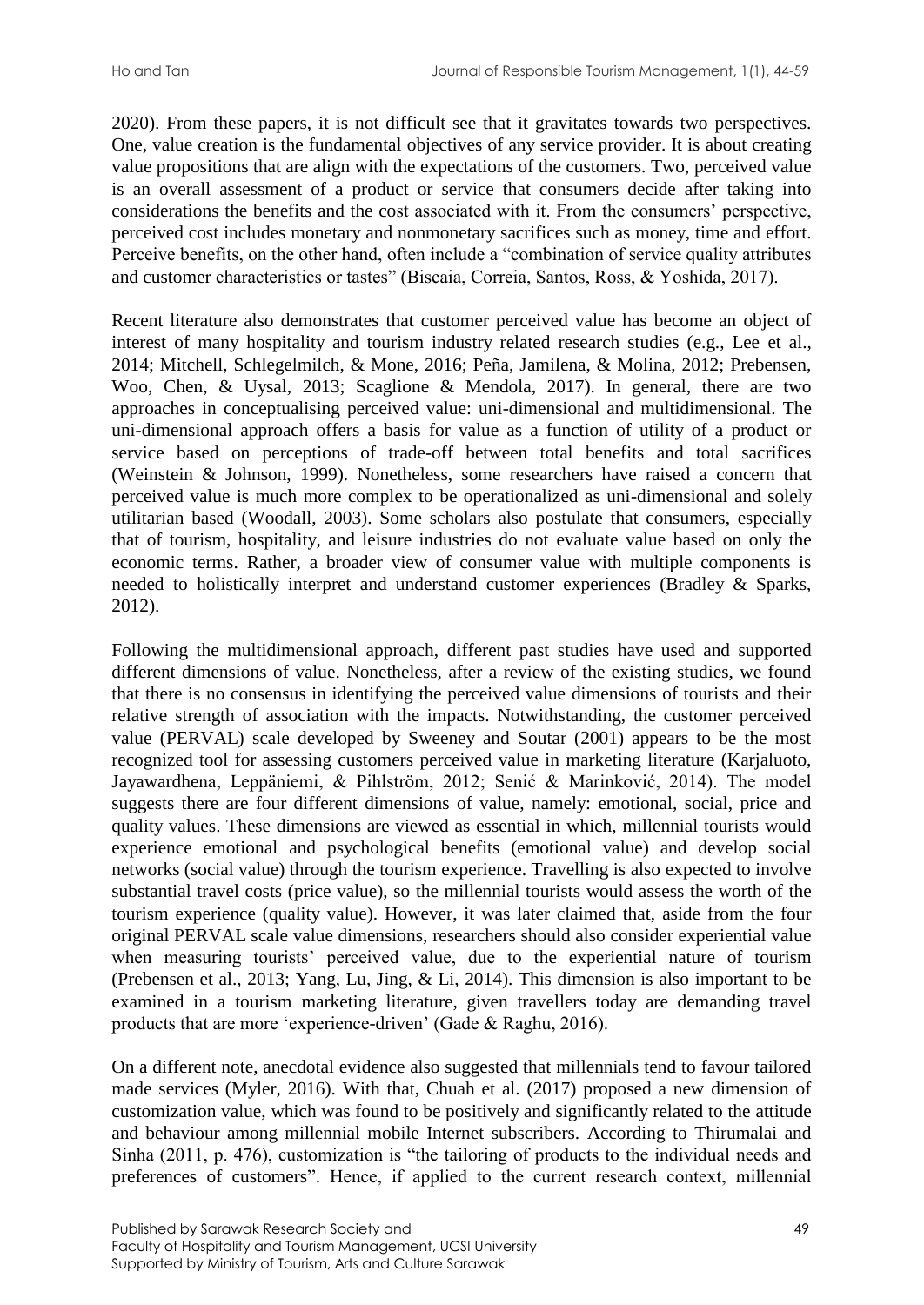tourists that are interested in customization would prefer to have their options conveniently available and would seek ways to take control of their schedule and experience when travelling. Even though this particular value dimension has yet to be tested in the tourism context, we argue that it is critical given millennials favour personalized experience that suit their tastes and preferences and prefer customer experience that involves substantial interactions (CBI Ministry of Foreign Affair, 2020). Based on the foregoing, we hypothesized that:

**H1a:** *Emotional value is positively related to attitude towards the tourism experience.* **H1b:** *Social value is positively related to attitude towards the tourism experience.* **H1c:** *Price value is positively related to attitude towards the tourism experience.* **H1d:** *Quality value is positively related to attitude towards the tourism experience.* **H1e:** *Experiential value is positively related to attitude towards the tourism experience.* **H1f:** *Customization value is positively related to attitude towards the tourism experience.*

### *Attitudinal generalization*

Individual tends to draw an impression of a person or an object based on the known traits (Dong, Chang, & Wang, 2017). Generalization of attitude is very well discussed in the psychological studies (e.g., Brown & Hewstone, 2005; Paolini, Crisp, & McIntyre, 2009; Stark, Flache, & Veenstra, 2013) but not extensively researched in the tourism sector. In consumer behaviour, it is mostly related to brand extension (Ratliff, Swinkels, Klerx, & Nosek, 2012). For instance, a positive association with a brand may persist and results in the formation of positive attitude towards the product that consumers see related with (Aaker & Keller, 1990). Furthermore, Langmeyer and Walker (1991), Till (2001) and De Mooij (2005) also discovered that individuals' attitude towards a celebrity is transferrable to products or brands that the celebrity endorsed. Through the connection of two objects, such as a brand and an event-marketing can cause attitude generalization and transfer the linking of the event over to the liking of the brand (Weihe, Mau, & Silberer, 2006).

With that being said, the formation of positive attitude towards the destination may also be expected via tourism experience that functions as the provision of resources by a destination in exchange for a direct association (Lee et al., 2014; Weihe et al., 2006). Thus, it can be speculated that, when holding favourable or positive attitude towards the tourism experience, millennial tourists are likely to evaluate the destination positively, leading us to the following set of hypotheses.

**H2:** *Attitude towards the tourism experience is positive related to attitude towards the destination.*

### *The TPB constructs and responsible tourism intention*

The relationship between attitude and behavioural intentions is also a very well discussed topic in both marketing and tourism literature. Following the theory of planned behaviour (Ajzen, 1991), attitude has been widely used to predict and explain a wide range of behavioural intentions such as: purchasing/ visiting, repurchasing/ revisiting, complaining and spreading positive word-of-mouth (Bashir & Madhavaiah, 2015; Choe & Kim, 2018; Di Pietro, Di Virgilio, & Pantano, 2012; Kruger & Mostert, 2016; Lee et al., 2014; Quintal & Phau, 2016; Wu, 2015). In the same fashion, it is thus expected that positive attitude towards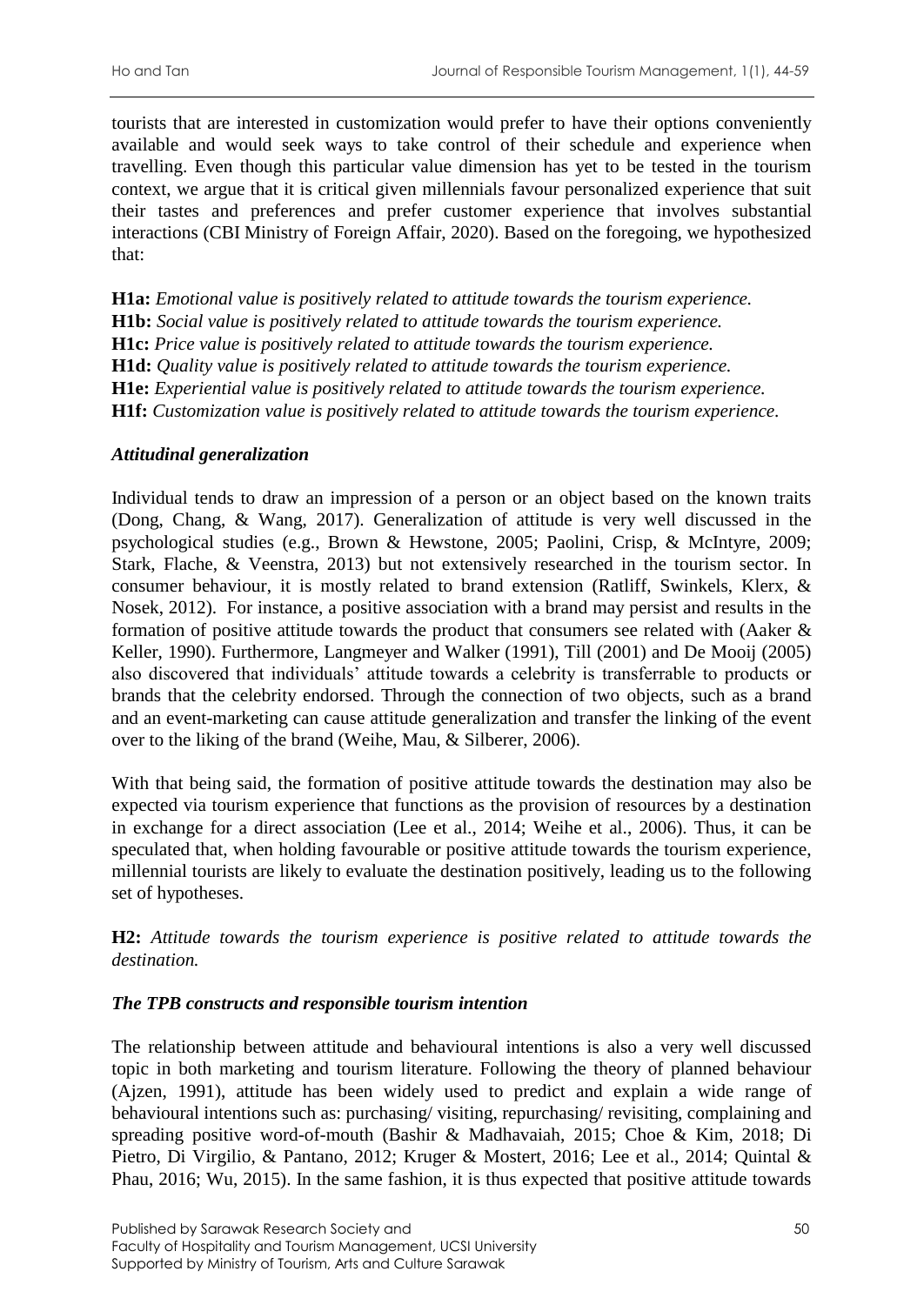the hosting destination will cause millennial tourists to act in the favour of the place, that is, to engage in responsible tourism intention.

To define, responsible tourism intention "is the intention to participate in responsible tourism, strengthen ethics for sustainable tourism and to conserve an area by restricting visit by self and others" (Um & Yoon, 2020, p. 6). It is also about tourism that can be consumed in a more responsible way. Putting these together, responsible tourism is a form of tourism which minimizes negative social, economic and environmental impacts, generates greater economic benefits for local people and enhances the well-being of host communities. Therefore, being a sub-category of behavioural intention, responsible tourism intention includes the intention to purchase local products, choosing environmentally friendly transport, behave responsibly towards the local communities and so forth (Budeanu, 2007). Based on the foregoing, we hypothesized that:

### **H3:** *Attitude towards the destination is positively related to responsible tourism intention*.

Subjective norm is also widely recognized as another important influence in deciding consumers' intended behaviours (Bagozzi & Dholakia, 2006; Choo, Ahn, & Petrick, 2016). According to Ajzen (1991) and Schmerler (2018), consumers would directly feel expectations from people around (whose opinions and views are important in a general sense) and would strive to seek social approvals by doing what other people expect them to do. Meanwhile, the social pressure may be exerted through suggestions of referent group such as spouse, relatives, friends, co-workers or even business partners (Han & Kim, 2010). Many previous studies also posited that repurchase/ revisit intention is the consequences of subjective norm (Al Muala, Mat, & Isa, 2013; Chen & Tung, 2014; Han & Kim, 2010; Maichum, Parichatnon, & Peng, 2016; Sparks & Pan, 2009; Ziadat, 2015). Following the same rationale, millennial tourists are more likely to involve in responsible tourism if their significant others are in support of the behaviour. Hence, we hypothesized that:

#### **H4:** *Subjective norm is positively related to responsible tourism intention.*

Another predictor that can influence an individual's behavioural intention is the perceived behavioural control. According to Ajzen (1991) perceived behavioural control is positively related to the behavioural intention. In the tourism context, most research employed external attributes such as time and income in evaluating the perceived behavioural control among travellers (Lee & Kim, 2018). For instance, Sparks (2007) posited that wine tourists would intend to take a wine trip if they have more income and discretionary time. Meanwhile, Lam and Hsu (2004) claimed that lesser regulations and more discretionary income would affect Chinese tourists' intention to visit Hong Kong. To further the knowledge in the volunteer tourism context, Lee and Kim (2018) took into consideration on time, budget, lack of information and lack of security. In the same fashion, millennial travellers' intention to engage in responsible tourism behaviour may be weakened if they have resource constraints or are not confidence in their ability to conduct the behaviour. Therefore, it is hypothesized that:

**H5:** *Perceived behavioural control is negatively related to responsible tourism intention*.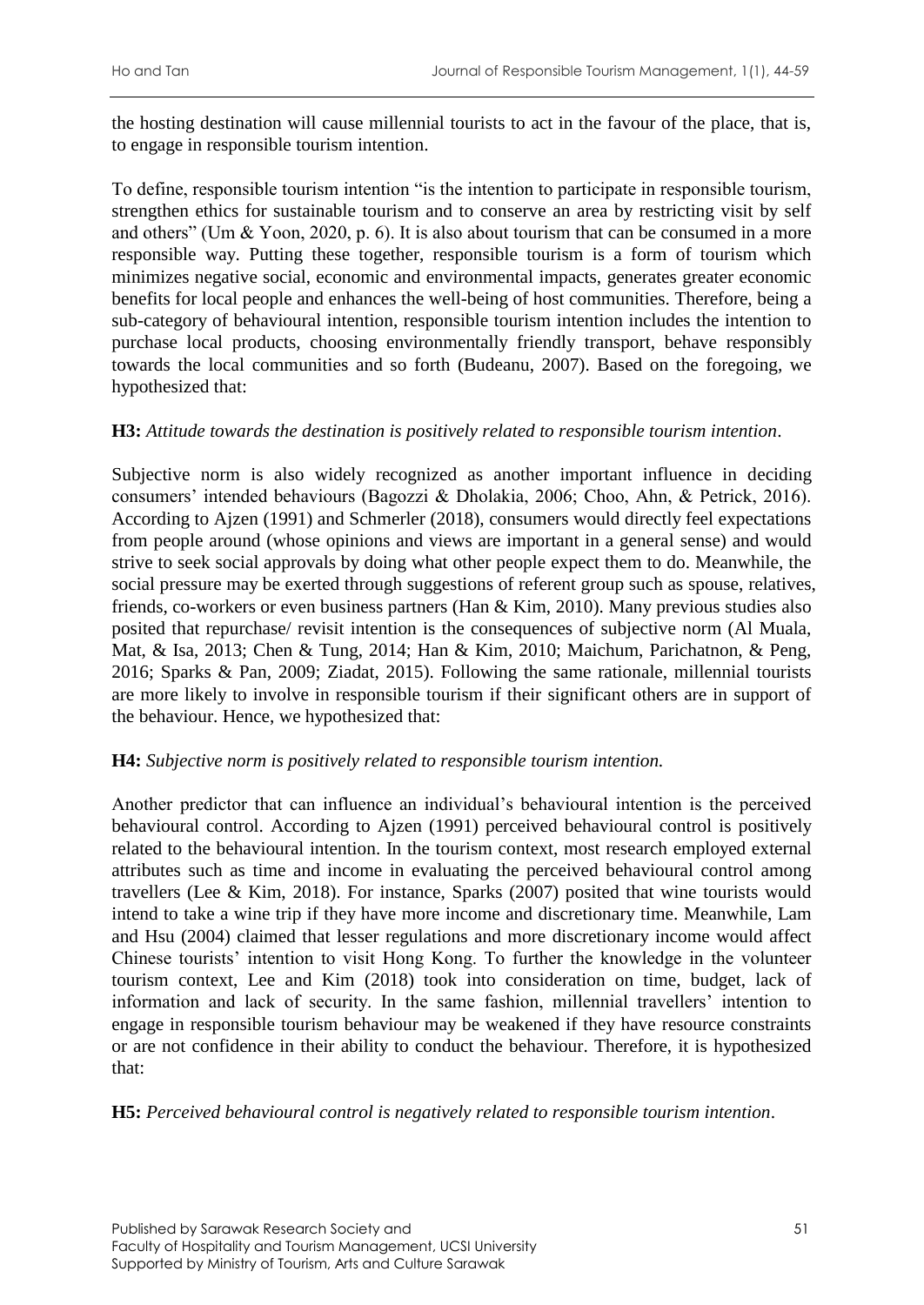The following illustrated the conceptual framework:



**Figure 1: Conceptual framework**

### **Potential Contributions and Suggestion for Future Studies**

This study develops a conceptual framework on how millennial tourists' perceived value can impact their attitude, and in turn, affects the responsible tourism intention. This paper would make several contributions. Firstly, it developed a framework recognizing millennial tourists' perceived value towards the tourism experience as the determinant of their respective responsible tourism intention. Rather than investing extra money into promoting responsible tourism, this study aims to provide a theoretical account that tourism companies should prioritize the delivery of superior tourism experience given that a satisfied millennial tourist with positive attitude towards the destination would naturally involve in responsible tourism behaviour intention.

Secondly, this study highlights that attitude formation as a complex and dynamic process from the concept of halo effect perspective. Since this is one of the few studies that employed the concept of halo effect in the tourism marketing context, it advances the body knowledge by enhancing the understanding of attitudinal generalization and subsequently, millennial tourists' responsible tourism intention. In practice, the conceptual framework can also be adopted by tourism companies as they embark on responsible tourism. Tourism companies must realize that normalizing responsible tourism is inseparable from delivering values and benefits that millennial tourists are expected to get. Researchers may also operationalize the framework in investigating whether perceived value induces the actual behaviour of responsible tourism among millennial tourists.

It is important to highlight that there is a constant debate as to whether planned behaviour actually leads to actual behaviour. For this reason, future studies may want to adopt novel methods when assessing the propositions of this paper. In addition, it is expected to offer more insight if future studies would specify the research context to specific visitor attraction sites in Singapore. As such, it would ensure that the data are comparable and enable the measure of the effectiveness of responsible tourism.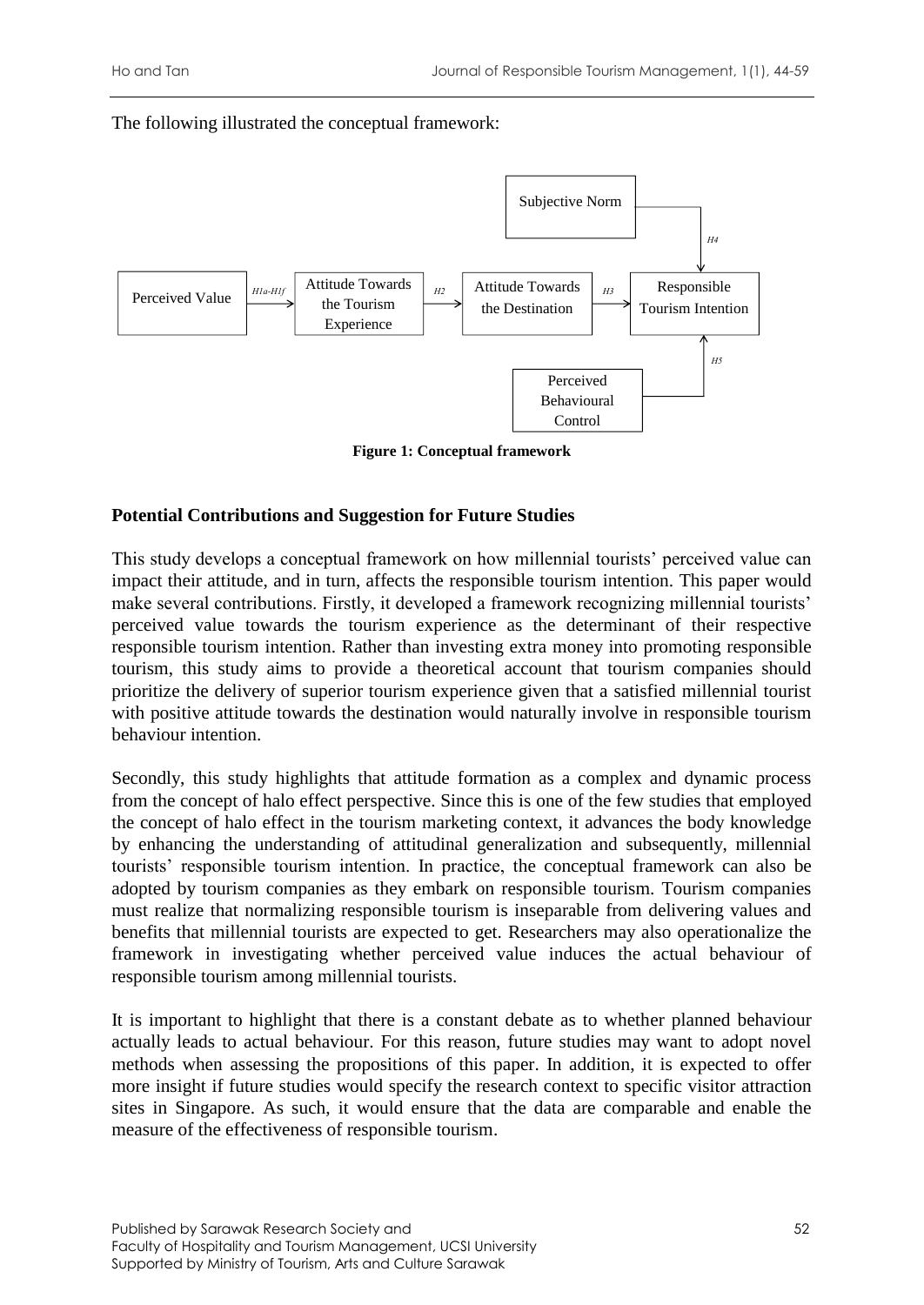# **References**

- Aaker, D. A., & Keller, K. L. (1990). Consumer Evaluations Of Brand Extensions. *Journal of Marketing, 54*(1), 27-40. https://doi.org/10.1177/002224299005400102.
- Ajzen, I. (1991). The Theory of Planned Behaviour. *Organisational Behaviour and Human Decision Processes 50*(2), 179-211. https://doi.org/10.1016/0749-5978(91)90020-t.
- Ajzen, I. (2001). Nature and Operation of Attitudes. *Annual Review of Psychology, 52*(1), 27- 58. https://doi.org/10.1146/annurev.psych.52.1.27.
- Al Muala, A. M. d., Mat, N. K. N., & Isa, F. M. (2013). Assessing Actual Visit Behavior through Antecedents of Tourists Satisfaction among International Tourists in Jordan: A Structural Equation Modeling (SEM) Approach. *ASEAN Marketing Journal*, *3*(1), 21–34. https://doi.org/10.21002/amj.v3i1.2012.
- Altinbasak-Farina, I., & Guleryuz-Turkel, G. (2015). Identifying the Needs of Gen Y by Exploring Their Value Systems: A Qualitative Study. *International Journal of Trade, Economics and Finance, 6*(6), 290-296. https://doi.org/10.18178/ijtef.2015.6.6.484.
- Andrew, D. P. S., Pedersen, P. M., & McEvoy, C. D. (2020). *Research Methods and Design in Sport Management*. Illinois, USA: Human Kinetics.
- Bagozzi, R. P., & Dholakia, U. M. (2006). Antecedents and Purchase Consequences of Customer Participation in Small Group Brand Communities. *International Journal of Research in Marketing, 23*(1), 45-61. https://doi.org/10.1016/j.ijresmar.2006.01.005.
- Bashir, I., & Madhavaiah, C. (2015). Consumer Attitude and Behavioural Intention towards Internet Banking Adoption in India. *Journal of Indian Business Research, 7*(1), 67- 102. https://doi.org/10.1108/jibr-02-2014-0013.
- Benckendorff, P., Moscardo, G., & Pendergast, D. (2010). *Tourism and Generation Y* (First ed.). Wallingford, UK: CABI.
- Biscaia, R., Correia, A., Santos, T., Ross, S., & Yoshida, M. (2017). Service Quality and Value Perceptions of the 2014 FIFA World Cup in Brazil. *Event Management, 21*(2), 201-216. https://doi.org/10.3727/152599517x14878772869685.
- Bowen, J. (2017). Consumer Loyalty Trends in the Hotel Industry. In S. K. Dixit (Ed.), *The Routledge Handbook of Consumer Behaviour in Hospitality and Tourism* (pp. 297- 304). Oxon, UK: Routledge.
- Bradley, G. L., & Sparks, B. A. (2012). Antecedents and Consequences of Consumer Value:A Longitudinal Study of Timeshare Owners. *Journal of Travel Research, 51*(2), 191-204. https://doi.org/10.1177/0047287510396099.
- Brown, R., & Hewstone, M. (2005). An integrative theory of intergroup contact. *Advances in Experimental Social Psychology, 37*, 255-343. https://doi.org/10.1016/s0065- 2601(05)37005-5.
- Budeanu, A. (2007). Sustainable Tourist Behaviour A Discussion Of Opportunities For Change. *International Journal of Consumer Studies, 31*(5), 499-508. https://doi.org/10.1111/j.1470-6431.2007.00606.x.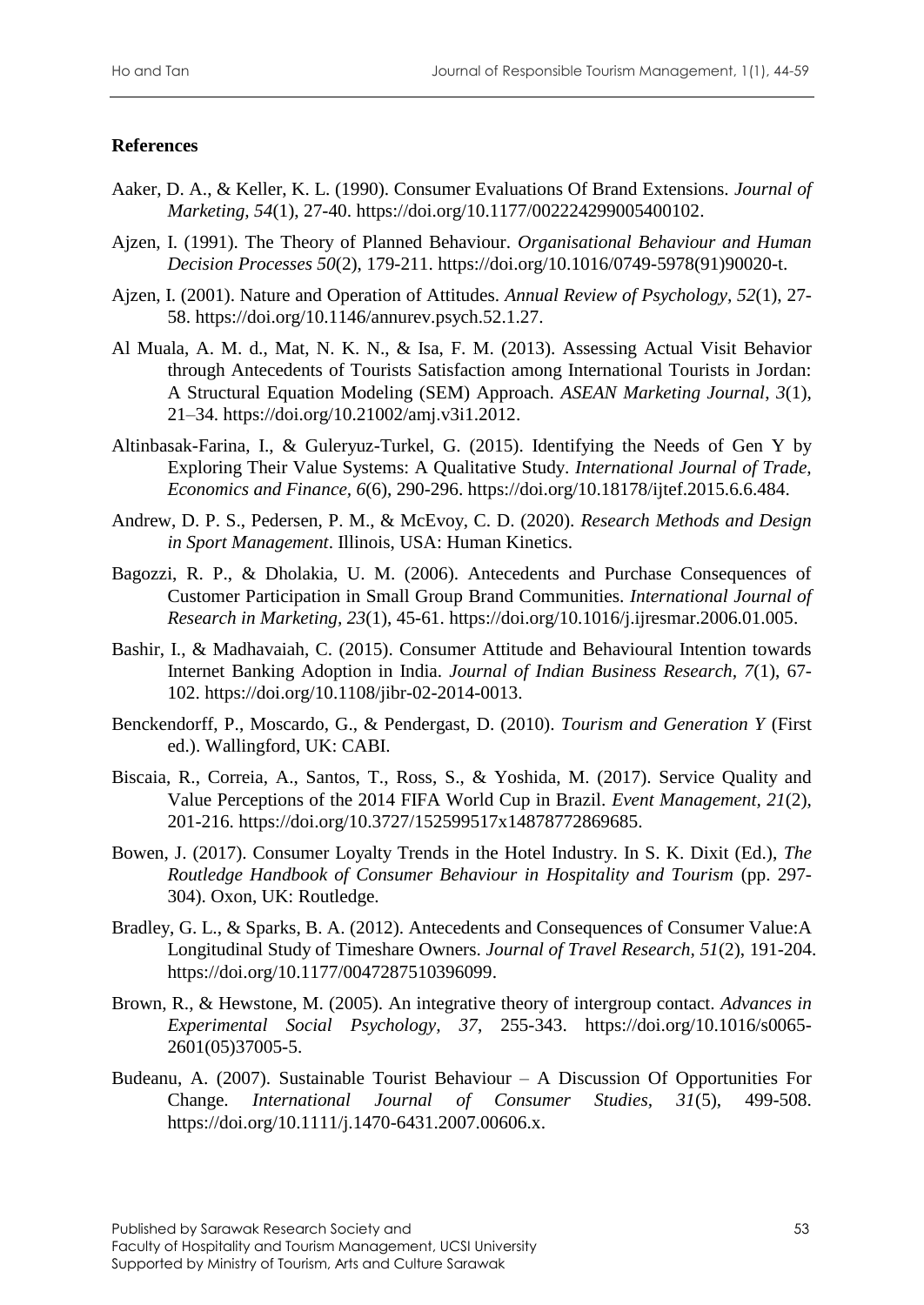- Burrai, E., Buda, D.-M., & Stanford, D. (2019). Rethinking the ideology of responsible tourism. *Journal of Sustainable Tourism, 27*(7), 992-1007. https://doi.org/10.1080/09669582.2019.1578365.
- Butowski, L. (2016). *Tourism: From Empirical Research Towards Practical Application*. Rijeka, Croatia: InTech.
- CBI Ministry of Foreign Affair. (2020). The European market potential for Generation Y tourism. Retrieved from https://www.cbi.eu/market-information/tourism/generation-ytourism/market-potential.
- Chen, M.-F., & Tung, P.-J. (2014). Developing An extended Theory of Planned Behavior Model to Predict Consumers' Intention to Visit Green Hotels. *International Journal of Hospitality Management, 36*, 221-230. https://doi.org/10.1016/j.ijhm.2013.09.006.
- Choe, J. Y., & Kim, S. (2018). Effects of Tourists' Local Food Consumption Value on Attitude, Food Destination Image, and Behavioral Intention. *International Journal of Hospitality Management, 71*, 1-10. https://doi.org/10.1016/j.ijhm.2017.11.007.
- Choo, H., Ahn, K., & Petrick, J. F. (2016). An Integrated Model of Festival Revisit Intentions: Theory of Planned Behavior and Festival Quality/Satisfaction. *International Journal of Contemporary Hospitality Management, 28*(4), 818-838.
- Chuah, S. H.-W., Marimuthu, M., Kandampully, J., & Bilgihan, A. (2017). What Drives Gen Y Loyalty? Understanding The Mediated Moderating Roles Of Switching Costs And Alternative Attractiveness In The Value-Satisfaction-Loyalty Chain. *Journal of Retailing and Consumer Services, 36*, 124-136.
- De Mooij, M. (2005). *Global Marketing and Advertising: Understanding Cultural Paradoxes* (2nd ed.). Thousand Oaks: Sage Publications.
- Department of Statistics Singapore. (2020). Singapore Population. Retrieved from https://www.singstat.gov.sg/modules/infographics/population.
- Devashish, D. (2011). *Tourism Marketing*. Uttar Pradesh, India: Pearson.
- Di Pietro, L., Di Virgilio, F., & Pantano, E. (2012). Social Network For The Choice Of Tourist Destination: Attitude And Behavioural Intention. *Journal of Hospitality and Tourism Technology, 3*(1), 60-76. https://doi.org/10.1108/17579881211206543.
- Dong, D., Chang, H.-c., & Wang, T. (2017). The CSR Green Halo Effect on the Corporate– public Communication: An Experimental Study. *Asian Journal of Communication, 27*(2), 213-230. https://doi.org/10.1080/01292986.2016.1257034.
- Fam, K.-S., Ting, H., Tan, K.-L., Hussain, K., & Cheah, J.-H. (2020). Does it matter where to run? Intention to participate in destination marathon. *Asia Pacific Journal of Marketing and Logistics, 32*(7), 1475-1494. https://doi.org/10.1108/apjml-12-2019- 0737.
- Farhan, M., Hari Murti, G., Suharsono, D., & Kamal, M. (2019, 26-27 September 2019). *Moroccan Student Wearing Kebaya And Hanbok On Instagram: Consuming Identity, Producing Peace Through Tourism.* Paper presented at the The 3rd Bali International Tourism Conference, Bali.
- Fernández, R., & Bonillo, M. (2007). The concept of perceived value: A systematic review of the research. *Marketing Theory*, 7, 427-451. https://doi.org/10.1177/1470593107083165.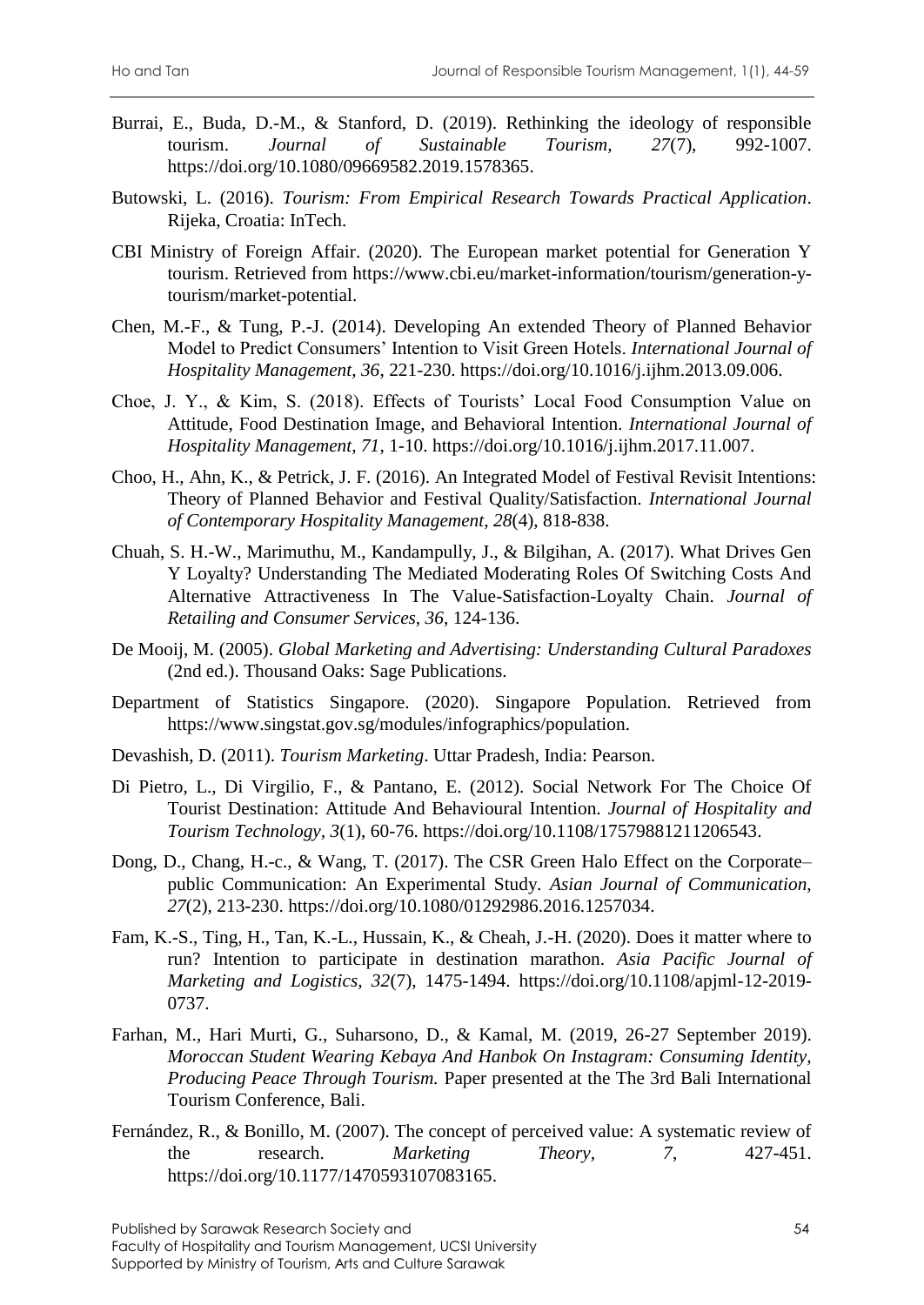- Fiore, A. M., Kim, J., & Lee, H.-H. (2005). Effect Of Image Interactivity Technology On Consumer Responses Toward The Online Retailer. *Journal of Interactive Marketing, 19*(3), 38-53. https://doi.org/10.1002/dir.20042.
- Fishbein, M., & Ajzen, I. (1975). *Belief, Attitude, Intention, and Behaviour: An Introduction to Theory and Research*. Boston, USA: Addison-Wesley.
- Frey, N., & George, R. (2008). Responsible Tourism and the Tourism Industry: A Demand and Supply Perspective. In A. Spenceley (Ed.), *Responsible Tourism: Critical Issues for Conservation and Development* (pp. 107-128). London, UK: Earthscan.
- Frey, W. H. (2018). *The Millennial Generation: A Demographic Bridge To America's Diverse Future*. Retrieved from Washington: https://www.brookings.edu/wpcontent/uploads/2018/01/2018-jan\_brookings-metro\_millennials-a-demographicbridge-to-americas-diverse-future.pdf.
- Frommer's. (2020). Sustainable Travel & Ecotourism in Singapre. Retrieved from https://www.frommers.com/destinations/singapore/planning-a-trip/sustainable-travel- ecotourism.
- Gade, J., & Raghu, A. (2016). *Tourism Management: Philosophies, Principles and Practices*. Hyderabad: Zenon Academic Publications.
- George, R. (2017). Responsible Tourism As A Strategic Marketing Tool For Improving The Negative Image Of South Africa. *Worldwide Hospitality and Tourism Themes, 9*(5), 543-554. https://doi.org/10.1108/whatt-07-2017-0031.
- Goodwin, H. (2011). *Taking responsibility for tourism*. Oxford, UK: Goodfellow.
- Han, H., & Kim, Y. (2010). An Investigation of Green Hotel Customers' Decision Formation: Developing An Extended Model of the Theory of Planned Behavior. *International Journal of Hospitality Management, 29*(4), 659-668. https://doi.org/10.1016/j.ijhm.2010.01.001.
- Hanafiah, M. H., Azman, I., Jamaluddin, M. R., & Aminuddin, N. (2015). Responsible Tourism Practices and Quality of Life: Perspective of Langkawi Island communities. *Procedia - Social and Behavioral Sciences 222*, 406-413. https://doi.org/10.1016/j.sbspro.2016.05.194.
- International Labour Organization. (2016). *World Employment Social Outlook Trends For Youth 2016*. Retrieved from Geneva: https://www.ilo.org/wcmsp5/groups/public/-- dgreports/---dcomm/---publ/documents/publication/wcms\_513739.pdf.
- Irianto, H. (2015). Consumers' Attitude and Intention towards Organic Food Purchase: An Extension of Theory of Planned Behavior in Gender Perspective. *International Journal of Management, Economics and Social Sciences, 4*(1), 17-31. Retrieved from https://ssrn.com/abstract=2578399.
- Jucan, C., & Jucan, M. (2013). Travel and Tourism as a Driver of Economic Recovery. *Procedia Economics and Finance, 6*, 81–88. https://doi.org/10.1016/s2212- 5671(13)00117-2.
- Karjaluoto, H., Jayawardhena, C., Leppäniemi, M., & Pihlström, M. (2012). How Value and Trust Influence Loyalty in Wireless Telecommunications Industry. *Telecommunications Policy,* 36(8), 636-649. https://doi.org/10.1016/j.telpol.2012.04.012.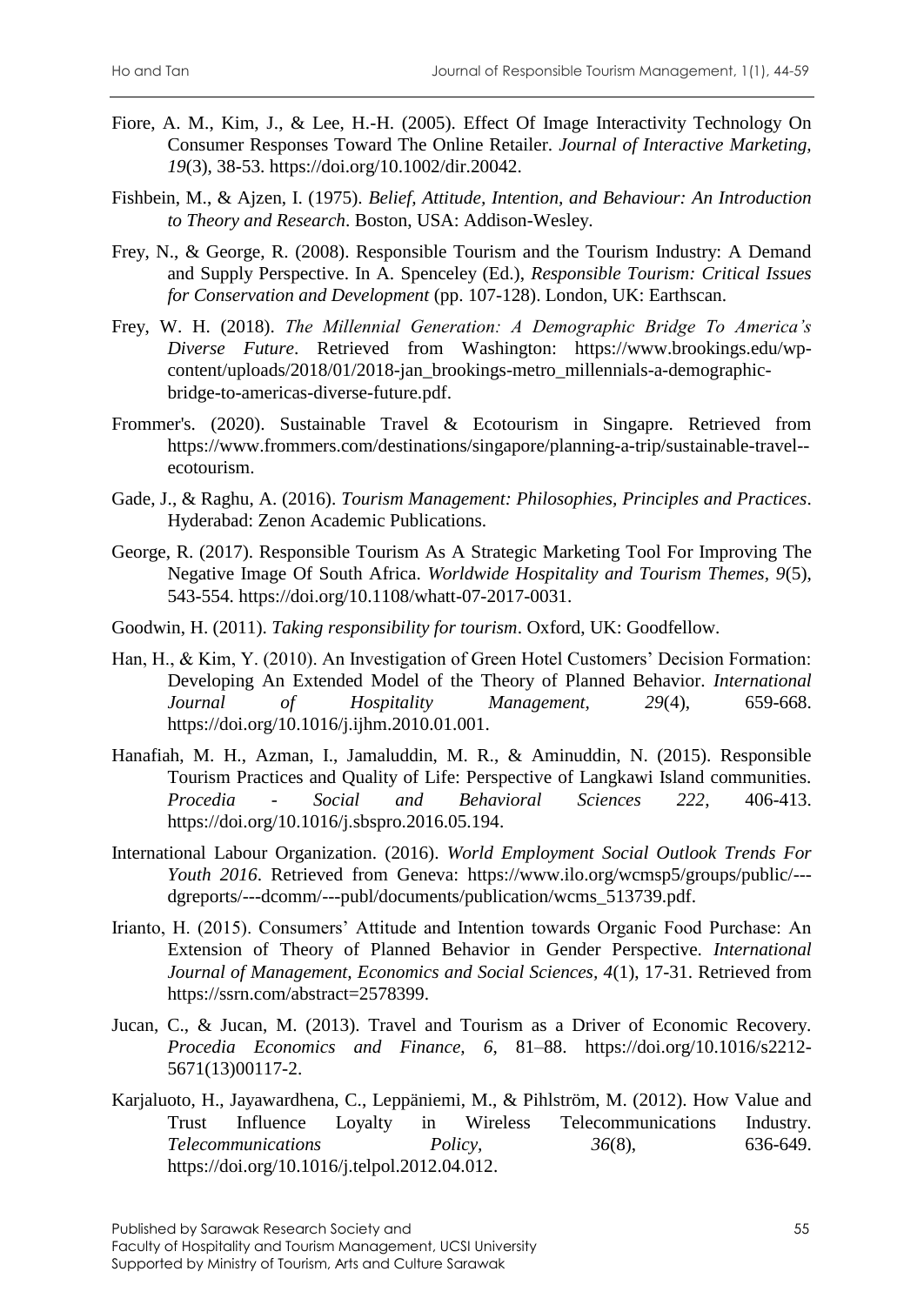- Khew, Carolyn. 2015. "Current measures against littering in Singapore." The Straits Times, Retrieved from https://www.straitstimes.com/singapore/environment/currentmeasures-against-littering-in-singapore.
- Kruger, L., & Mostert, P. (2016). The Influence of Relationship Intention and Population Group on South African Cell Phone Users' Positive Attitude Towards Complaining. *The Retail and Marketing Review, 12*(1), 19-32. Retrieved from https://journals.co.za/content/irmr1/12/1/EJC192128.
- Lam, T., & Hsu, C. H. C. (2004). Theory of Planned Behavior: Potential Travelers from China. *Journal of Hospitality & Tourism Research, 28*(4), 463-482. https://doi.org/10.1177/1096348004267515.
- Langmeyer, L., & Walker, M. (1991). A First Step to Identify the Meaning in Celebrity Endorsers. In R. H. Holman & M. R. Solomon (Eds.), *Advances in Consumer Research* (Vol. 18, pp. 364-371). Provo, UT: Association for Consumer Research.
- Lee, S. J., & Kim, L. H. (2018). Roles of Perceived Behavioral Control And Self-efficacy To Volunteer Tourists' Intended Participation Via Theory Of Planned Behavior. *International Journal of Tourism Research, 20*(2), https://doi.org/10.1002/jtr.2171.
- Lee, Y.-K., Kim, S., Lee, C.-K., & Kim, S.-H. (2014). The Impact of a Mega Event on Visitors' Attitude Toward Hosting Destination: Using Trust Transfer Theory. *Journal of Travel & Tourism Marketing, 31*(4), 507-521. https://doi.org/10.1080/10548408.2014.883347.
- Leslie, D. (2012). The Responsible Tourism Debate. In D. Leslie (Ed.), *Responsible Tourism: Concepts, Theory and Practice* (pp. 17-42). Oxfordshire, UK: CABI.
- Lin, Y.-M., Kao, S.-C., Tao, Y.-H., & Wu, C. (2015). The Role of Consumption Value and Product Types in Repurchase Intention of Printed and Online Music Products: The Taiwan's Case. In L. Wang, S. Uesugi, I.-H. Ting, K. Okuhara, & K. Wang (Eds.), *Multidisciplinary Social Networks Research: Second International Conference, MISNC 2015Matsuyama, Japan, September 1-3, 2015 Proceedings* (pp. 16-29). Berlin: Springer-Verlag.
- Maichum, K., Parichatnon, S., & Peng, K.-C. (2016). Application of the Extended Theory of Planned Behavior Model to Investigate Purchase Intention of Green Products among Thai Consumers. *Sustainability, 8*(10), 1-20. Retrieved from https://EconPapers.repec.org/RePEc:gam:jsusta:v:8:y:2016:i:10:p:1077-:d:81208.
- Manente, M., Minghetti, V., & Mingotto, E. (2014). *Responsible Tourism and CSR: Assessment Systems for Sustainable Development of SMEs in Tourism*. Switzerland: Springer.
- Mathew, P. V., & Sreejesh, S. (2017). Impact Of Responsible Tourism On Destination Sustainability And Quality Of Life Of Community In Tourism Destinations. *Journal of Hospitality and Tourism Management, 31*, 83-89. https://doi.org/10.1016/j.jhtm.2016.10.001.
- McCombes, L., Vanclay, F., & Evers, Y. (2015). Putting Social Impact Assessment To The Test As A Method For Implementing Responsible Tourism Practice. *Environmental Impact Assessment Review, 55*, 156-168. https://doi.org/10.1016/j.eiar.2015.07.002.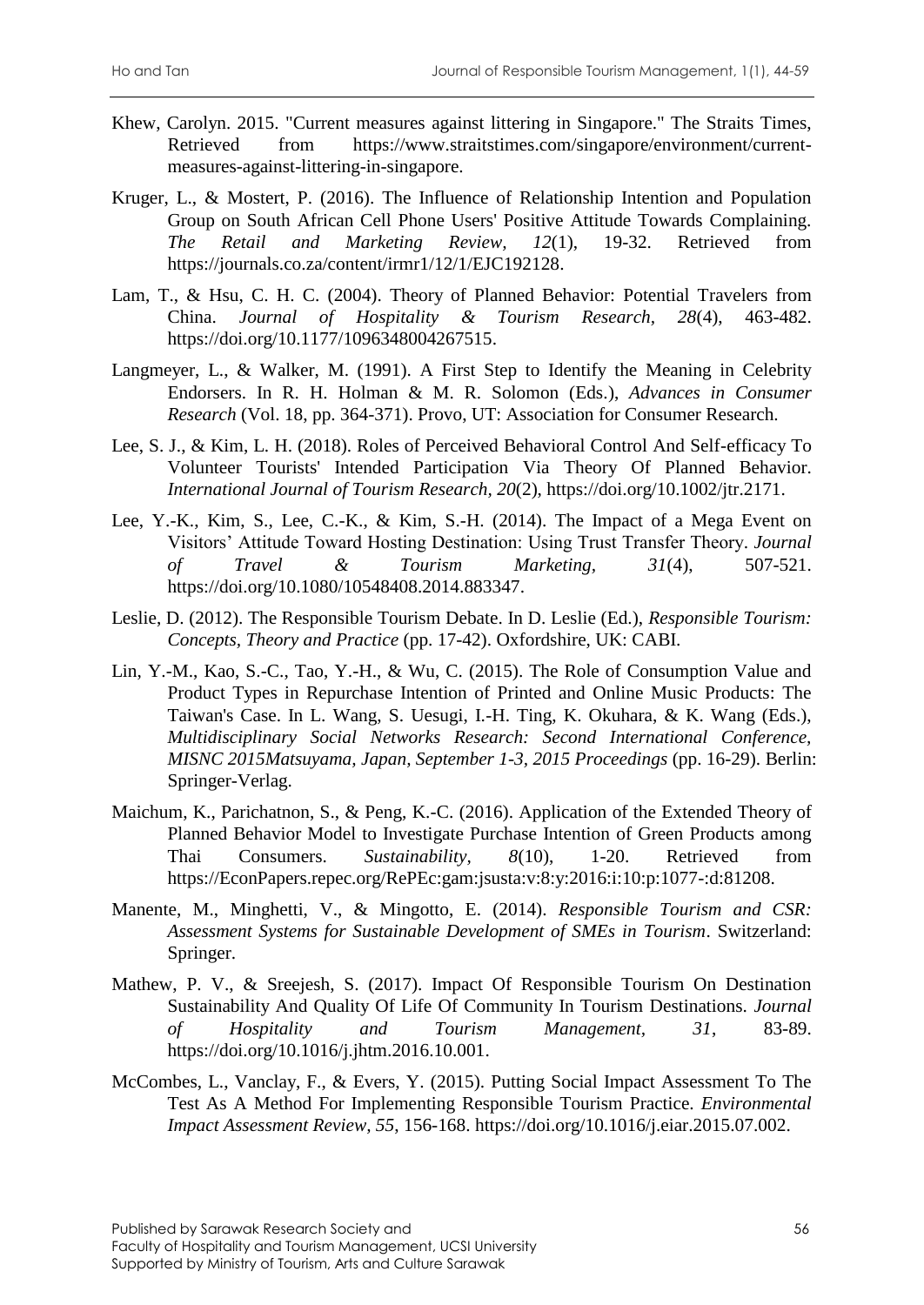- McDougall, G. H. G. (2000). Customer Satisfaction With Services: Putting Perceived Value Into The Equation. *Journal of Services Marketing, 14*(5), 392-410. https://doi.org/10.1108/08876040010340937.
- Mitchell, V.-W., Schlegelmilch, B. B., & Mone, S.-D. (2016). Why Should I attend? The Value of Business Networking Events. *Industrial Marketing Management, 52*, 100- 108. https://doi.org/10.1016/j.indmarman.2015.05.014.
- Mody, M., Day, J., Sydnor, S., Lehto, X., & Jaffé, W. (2017). Integrating Country And Brand Images: Using The Product—Country Image Framework To Understand Travelers' Loyalty Towards Responsible Tourism Operators. *Tourism Management Perspectives, 24*, 139-150. https://doi.org/10.1016/j.tmp.2017.08.001.
- Myler, L. (2016). Millennials' Demand For Customization, Control And Immediacy Drives New Jawwy Mobile Service. Retrieved from https://www.forbes.com/sites/larrymyler/2016/05/05/millennials-demand-forcustomization-control-and-immediacy-drives-new-jawwy-mobileservice/#67bc35fb3e14.
- Nguyen, T. T. N., Erdelyi, E., & Formadi, K. (2018). Investifation into responsible tourism tours in Budapest, Hungary. In S. Syngellakis, U. Probstl-Haider, & F. Pineda (Eds.), *WIT Transactions on Ecology and the Environment* (pp. 141-150). United Kingdom: WIT Press.
- Nulkar, G. V. (2018). Turtles or Tourists? Assessing the Role of Ecotourism in Wildlife Conservation- A Case From India. In R. Sharma & P. Rao (Eds.), *Environmental Impacts of Tourism in Developing Nations* (pp. 140-157). Pennsylvania, USA: IGI Global.
- Paolini, S., Crisp, R. J., & McIntyre, K. (2009). Accountability Moderates Member-To-Group Generalization: Testing A Dual Process Model Of Stereotype Change. *Journal of Experimental Social Psychology, 45*, 676-685.
- Parks Australia. (2020). Uluru climb closure. Retrieved from https://parksaustralia.gov.au/uluru/discover/culture/uluru-climb/.
- Peña, A. I. P., Jamilena, D. M. F., & Molina, M. Á. R. (2012). The Perceived Value of the Rural Tourism Stay and Its Effect on Rural Tourist Behaviour. *Journal of Sustainable Tourism, 20*(8), 1045-1065. https://doi.org/10.1080/09669582.2012.667108.
- Phau, I., Quintal, V., & Shanka, T. (2014). Examining A Consumption Values Theory Approach Of Young Tourists Toward Destination Choice Intentions. *International Journal of Culture, 8*(2). https://doi.org/10.1108/IJCTHR-12-2012-0090.
- Postma, A., & Schmuecker, D. (2017). Understanding And Overcoming Negative Impacts Of Tourism In City Destinations: Conceptual Model And Strategic Framework. *Journal of Tourism Futures, 3*(2), 144-156. https://doi.org/10.1108/JTF-04-2017-0022.
- Prebensen, N. K., Woo, E., Chen, J. S., & Uysal, M. (2013). Motivation and Involvement as Antecedents of the Perceived Value of the Destination Experience. *Journal of Travel Research, 52*(2), 253-264. https://doi.org/10.1177/0047287512461181.
- Quintal, V., & Phau, I. (2016). Comparing Student Loyalty Behavioural Intentions Across Multi Entry Mode Deliveries: An Australian Perspective. *Australasian Marketing Journal (AMJ), 24*(3), 187-197. https://doi.org/10.1016/j.ausmj.2016.01.001.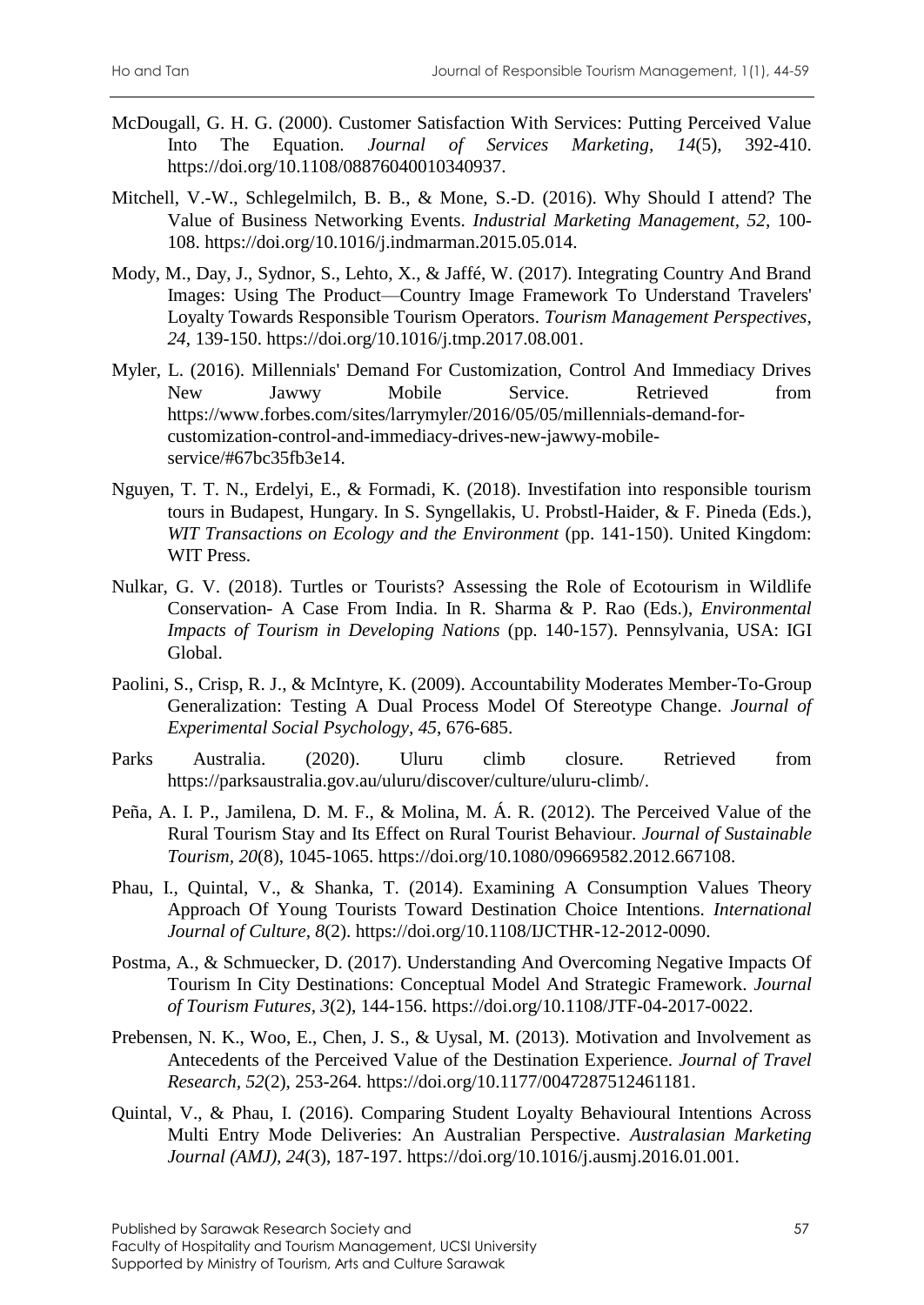- Raga, J. (2017). *Research and Innovation in Tourism Industry*. Burlington, Canada: Society Publishing.
- Ramkissoon, H., Nunkoo, R., & Gursoy, G. (2009). How Consumption Values Affect Destination Image Formation. In A. G. Woodside, C. M. Megehee, & A. Ogle (Eds.), *Perspectives on Cross-Cultural, Ethnographic, Brand Image, Storytelling, Unconscious Needs, and Hospitality Guest Research (Advances in Culture, Tourism and Hospitality Research Volume 3)* (pp. 143-168). Bingley: Emerald Group Publishing Limited.
- Ratliff, K. A., Swinkels, B. A. P., Klerx, K., & Nosek, B. A. (2012). Does One Bad Apple(Juice) Spoil the Bunch? Implicit Attitudes Toward One Product Transfer to Other Products by the Same Brand. *Psychology & Marketing, 29*(8), 531-540. https://doi.org/10.1002/mar.20540.
- Ruiz-Molina, M.-E., & Gil-Saura, I. (2008). Perceived Value, Customer Attitude And Loyalty In Retailing. *Journal of Retail & Leisure Property, 7*(4), 305-314. https://doi.org/10.1057/rlp.2008.21.
- Scaglione, A., & Mendola, D. (2017). Measuring the Perceived Value of Rural Tourism: A Field Survey in the Western Sicilian Agritourism Sector. *Quality & Quantity, 51*(2), 745-763. https://doi.org/10.1007/s11135-016-0437-8.
- Schmerler, K. (2018). *Medical Tourism in Germany: Determinants of International Patients' Destination Choice*. Cham, Switzerland: Springer.
- Senić, V., & Marinković, V. (2014). Examining the Effect of Different Components of Customer Value on Attitudinal Loyalty and Behavioral Intentions. *International Journal of Quality and Service Sciences, 6*(2/3), 134-142. https://doi.org/10.1108/IJQSS-02-2014-0010.
- Sheth, J. N., Newman, B. I., & Gross, B. L. (1991). Why We Buy What We Buy: A Theory of Consumption Values. *Journal of Business Research, 22*(2), 159-170. https://doi.org/10.1016/0148-2963(91)90050-8.
- Singapore Tourism Board. (2018). *Tourism Sector Performance: Q4 2018 Report*. Retrieved from Singapore: https://www.stb.gov.sg/content/dam/stb/documents/statisticsmarketing-insights/Quarterly-Tourism-Performance-Report/STB%20Q4%202018%20Tourism%20Sector%20Performance%20Report\_Fin al.pdf.
- Singapore Tourism Board. (2020). About STB. Retrieved from https://www.stb.gov.sg/content/stb/en/about-stb/overview.html.
- Sparks, B. (2007). Planning A Wine Tourism Vacation? Factors That Help to Predict Tourist Behavioural Intentions. *Tourism Management, 28*(5), 1180-1192. https://doi.org/10.1016/j.tourman.2006.11.003.
- Sparks, B., & Pan, G. W. (2009). Chinese Outbound Tourists: Understanding Their Attitudes, Constraints and Use of Information Sources. *Tourism Management, 30*(4), 483-494. https://doi.org/10.1016/j.tourman.2008.10.014.
- Stark, T. H., Flache, A., & Veenstra, R. (2013). Generalization of Positive and Negative Attitudes Toward Individuals to Outgroup Attitudes. *Personality and Social Psychology Bulletin, 39*(5), 608-622. https://doi.org/10.1177/0146167213480890.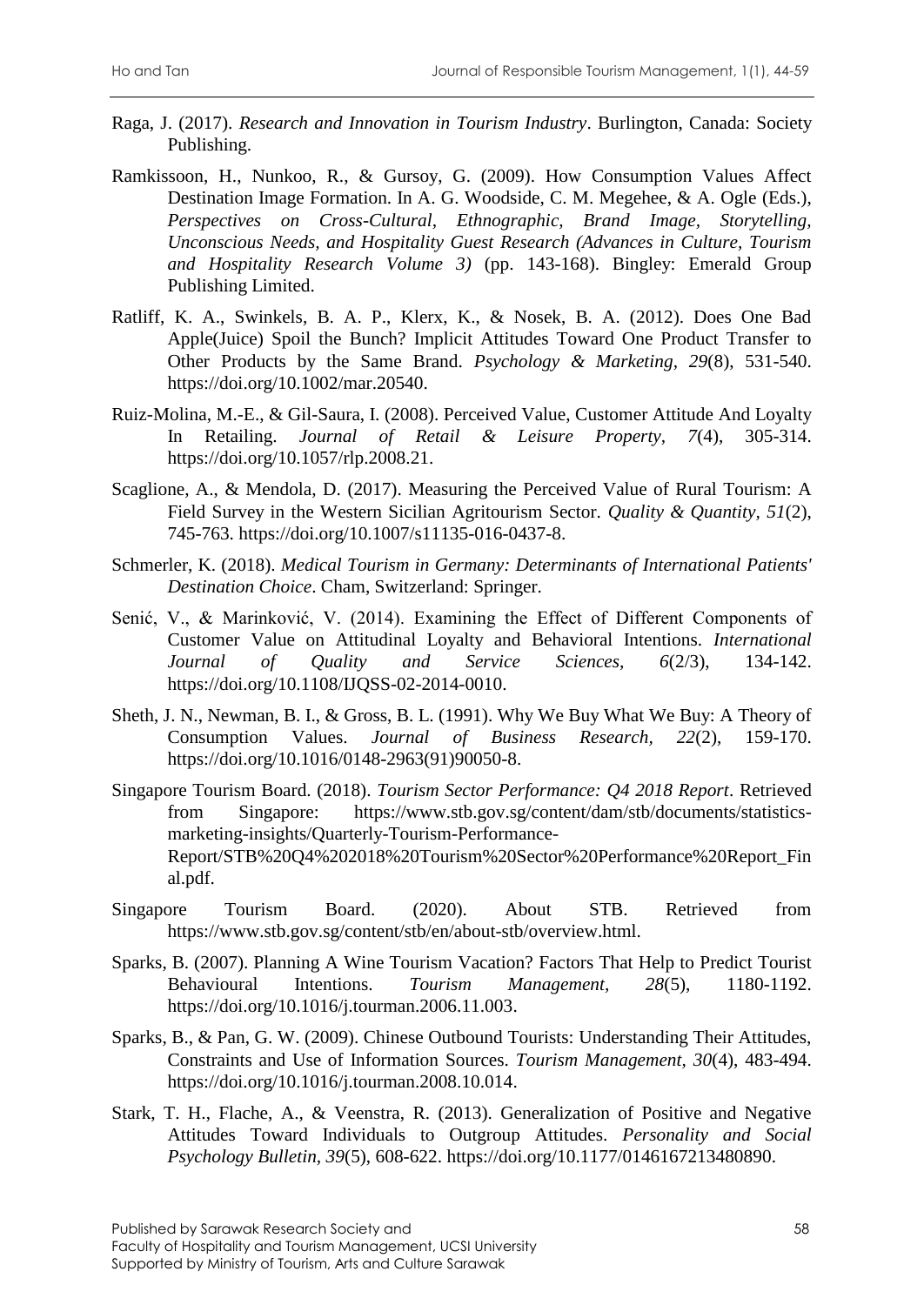- Stollery, A., & Jun, S. H. (2017). The antecedents of perceived value in the Airbnb context. *Asia Pacific Journal of Innovation and Entrepreneurship*, *11*(3), 391-404. https://doi.org/10.1108/APJIE-12-2017-040.
- Sutton, S. (2001). Health Behavior: Psychosocial Theories. In N. J. Smelser & P. B. Baltes (Eds.), *International Encyclopedia of the Social & Behavioral Sciences* (pp. 6499- 6506). Oxford: Pergamon.
- Sweeney, J. C., & Soutar, G. N. (2001). Consumer Perceived Value: The Development of A Multiple Item Scale. *Journal of Retailing, 77*(2), 203-220. https://doi.org/10.1016/S0022-4359(01)00041-0.
- Tan, K.-L., Sim A. K. S., Chai, D., & Beck, L. (2020). Participant well-being and local festivals: the case of the Miri country music festival, Malaysia. *International Journal of Event and Festival Management, 11*(4), 433-451. https://doi.org/10.1108/IJEFM-02-2020-0007.
- Thirumalai, S., & Sinha, K. K. (2011). Customization Of The Online Purchase Process In Electronic Retailing And Customer Satisfaction: An Online Field Study. *Journal of Operations Management, 29*(5), 477-487. https://doi.org/10.1016/j.jom.2010.11.009.
- Till, B. D. (2001). Managing Athlete Endorser Image: The Effect of Endorsed Product. *Sport Marketing Quarterly, 10*(1), 35-42.
- Um, J., & Yoon, S. (2020). Evaluating The Relationship Between Perceived Value Regarding Tourism Gentrification Experience, Attitude, And Responsible Tourism Intention. *Journal of Tourism and Cultural Change*, 1-17. https://doi.org/10.1080/14766825.2019.1707217.
- Weihe, K., Mau, G., & Silberer, G. (2006). How Do Marketing-Events Work? Marketing Events And Brand Attitudes. In S. Diehl & R. Terlutter (Eds.), *International Advertising And Communication: Current Insights And Empirical Findings* (pp. 199- 216). Germany: Deutscher Universitats-Verlag.
- Weinstein, A., & Johnson, W. C. (1999). *Designing and Delivering Superior Customer Value: Concepts, Cases, and Applications*. Boca Raton, Florida: St. Lucie Press.
- Woodall, T. (2003). Conceptualising "Value for the Customer": An Attributional, Structural and Dispositional Analysis. *Academy of Marketing Science Review, 1*(12), 1-41.
- World Tourism Organization, & International Transport Forum. (2019). *Transport-related CO2 Emissions of the Tourism Sector – Modelling Results*. Retrieved from Madrid, Spain: https://www.e-unwto.org/doi/pdf/10.18111/9789284416660.
- World Travel & Tourism Council. (2017). Why Travellers Should Always Respect Cultural & Religious Places. Retrieved from https://worldtraveltourismcouncil.medium.com/why-travellers-should-always-respectcultural-religious-places-46d92411f3af.
- Wu, C.-W. (2015). Foreign Tourists' Intentions In Visiting Leisure Farms. *Journal of Business Research, 68*(4), 757-762. https://doi.org/10.1016/j.jbusres.2014.11.024.
- Wu, C. H.-J., & Mursid, A. (2019). The relationship between personality, customer participation, customer value and customer satisfaction in tourism service. In S. Ivanov (Ed.), *European Journal of Tourism Research: Volume 23* (pp. 156-171). Bulgaria: Varna University of Management.